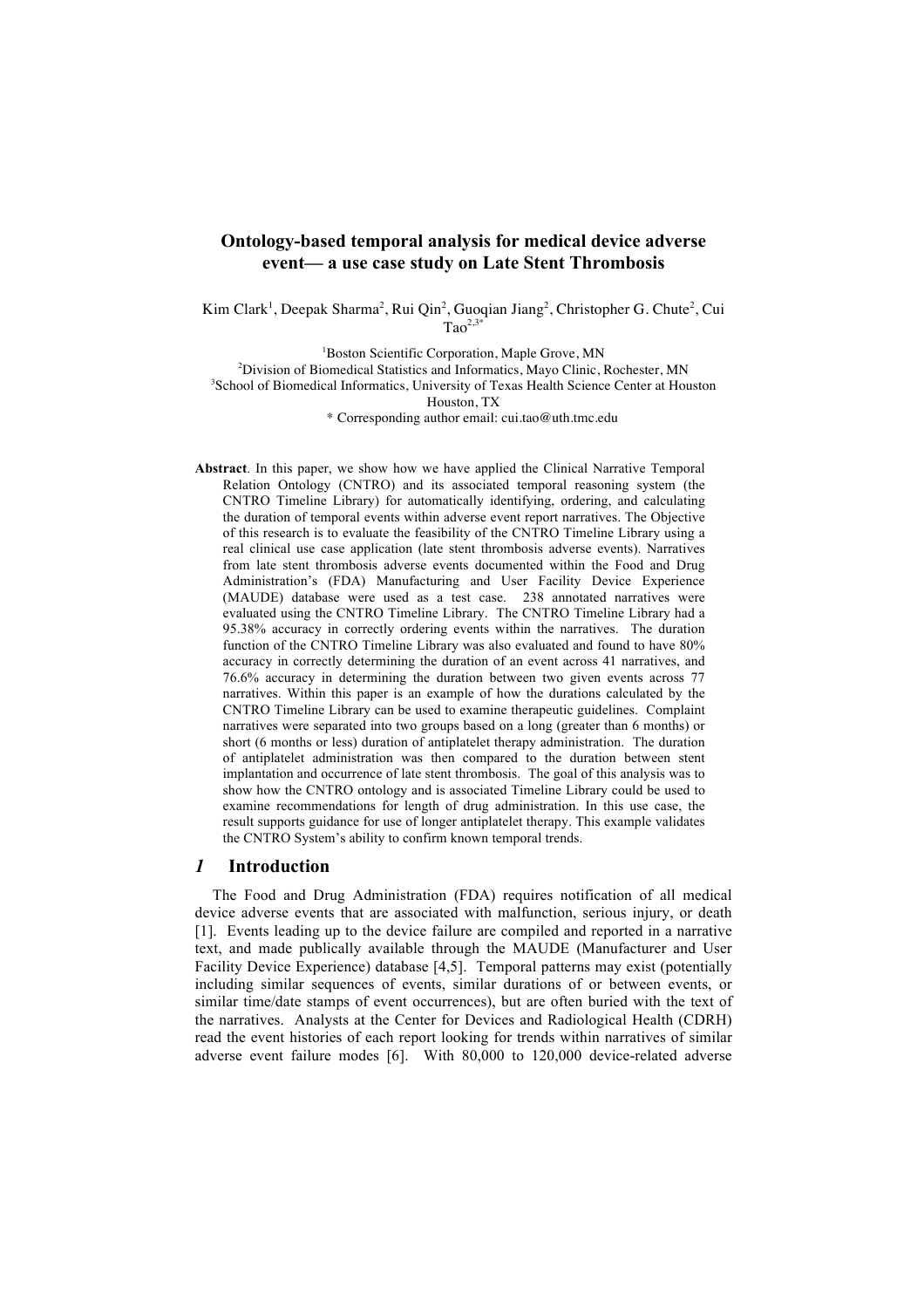events reported annually to the FDA [7], this method for monitoring adverse events is time consuming, expensive, and the potential exists for a missed pattern observation. An automated temporal analysis of adverse event narratives would lead to faster identification of patterns, earlier prediction of a future failure, and could be used to drive improvements into the next generation of medical devices.

Within this paper, we propose the use of the Clinical Narrative Temporal Relation Ontology (CNTRO) [2], with its associated temporal reasoning framework (The CNTRO Timeline Library) [3,8] to facilitate an efficient and semi-automated temporal analysis of medical device adverse events obtained from the FDA's MAUDE database [4,5]. Previously, we have shown how CNTRO can be combined with LifeFlow [9], software developed by the University of Maryland that is capable of visualizing event sequences, to see patterns in the order of events within several narratives [10]. We have also shown CNTRO's ability to correctly answer temporalrelated questions regarding events that have occurred within a narrative [11]. The goal of this present article is to illustrate how the CNTRO system (refers to the ontology and its associated Timeline Library) can be used to analyze temporal properties of events that are documented across multiple narratives of adverse events.

Many previous efforts have been made for time information and temporal relation modeling in computer-based systems. Furia et al. surveyed these approaches and carefully compared their adoptions in different applications [12]. The authors of this survey then concluded that the usage of formal time models should be domain specific since the time expression, abstraction, and reasoning can be varied across different applications. This claim has been agreed by other researchers, especially for the complex and unique clinical data [13,14]. A few modeling approaches have been applied to represent the temporal information in clinical data. Many of them focus on a specific task such as temporal reasoning on discharge summaries [15], temporal extraction on eligibility criteria [16], or for time delayed mutual information over populations [17]. Ontologies such as Time ontology [18] and the SWRL Temporal ontology [19] can formally model temporal information in general and connect with semantic reasoners for inferring new temporal relations based on the semantics defined in the ontologies. These ontologies, however, only focus on structured data with absolute time information and therefore cannot precisely capture the temporal information expressed in human language [20]. In clinical narratives, many temporal features are expressed in relative (e.g., next Friday) or ambiguous (e.g. early last week) ways. Ignoring this data will forgo a lot of valuable information that could be otherwise leveraged in clinical research. Models such as the HL7 time specification [21] and the TimeML model [22] offer a way to represent temporal information originally from semi-structured or unstructured narratives. These approaches, however, do not provide formal semantic definition capacities for domain knowledge as ontologies do. In clinical narratives, much temporal information is not explicitly expressed, but rather needs to be inferred before the data can be further analyzed. Without a reasoning component, it is difficult to resolve a relatively complete patient history for profound clinical studies [23]. Therefore, we believe that the CNTRO system is necessary since it provides a formal ontology in OWL with well-defined semantics for the time domain and enables semantic-web [24] based temporal reasoning.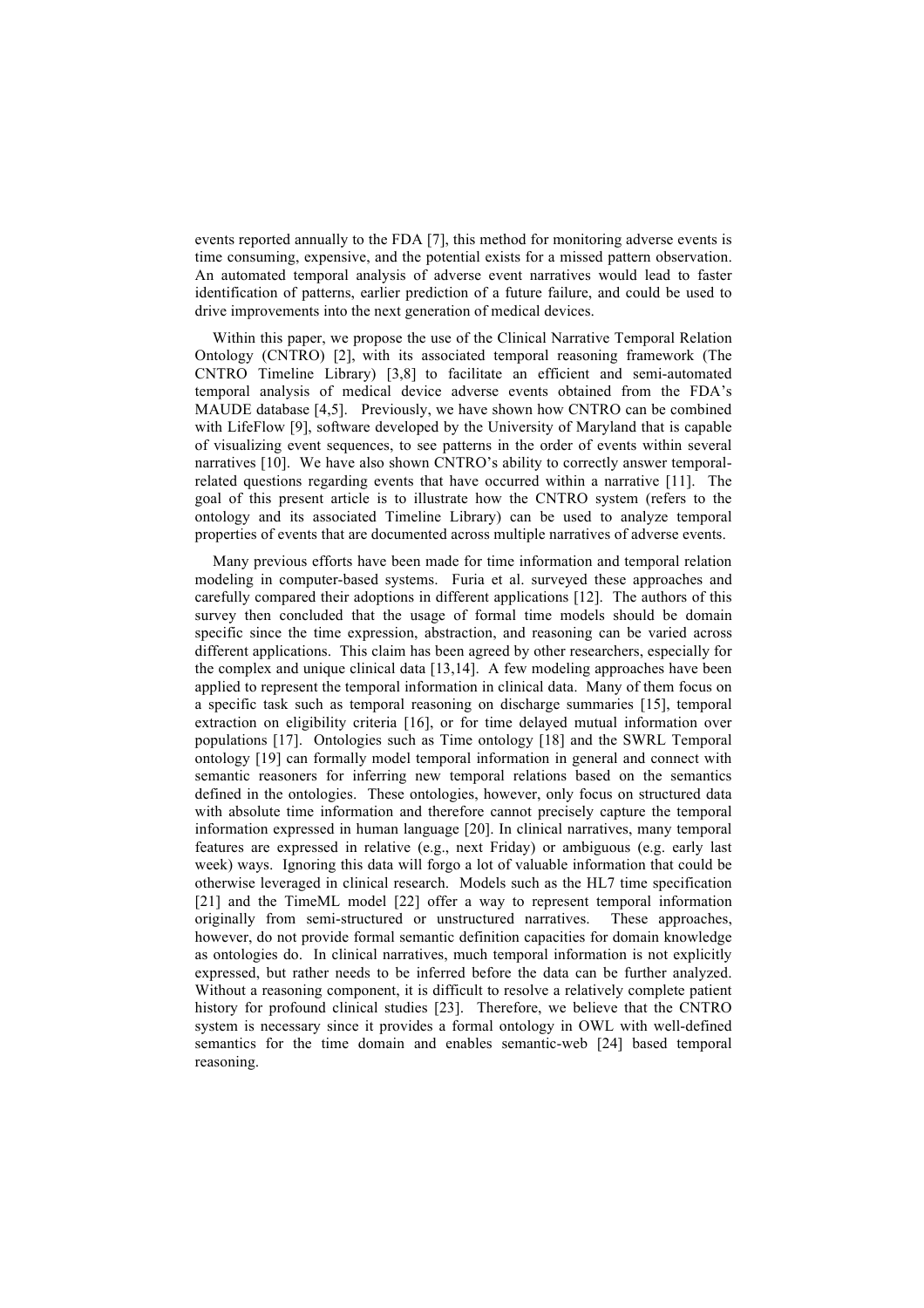In this article, we use the Late Stent Thrombosis (LST) use case to demonstrate how to apply the CNTRO system on temporal relation reasoning and temporal analysis. Although the exact mechanism or mechanisms of LST are not known, it has been observed to occur less frequently when dual antiplatelet therapy has been administered over a period of time [25,26]. Current guidelines recommend the administration of dual antiplatelet therapy for 3 to 6 months following drug-eluting stent implantation, unless the patient is not at high risk for bleeding, in which case therapy is recommended for 12 months [2]. We used the CNTRO System to evaluate events over the timeline and query both the duration in which antiplatelet therapy was administered for in each adverse event narrative and the duration between the initial stent implantation and the occurrence of late stent thrombosis. This work provides an example of how the CNTRO system is able to understand temporal information from multiple narrative files can be used to identify and confirm temporal trends.

A computer program cannot create a timeline of events and answer time-related questions by querying information directly from a narrative without semantic annotation and inference. Human experts can understand temporal relationships through the use of words such as "before", "after", "during", "following", etc, and appreciates that 1 year, 12 months, and 365 days are approximately equivalent even though differences in granularity are used. To allow for a "machine-understandable" data representation and exchange of temporal information automatically, the CNTRO System uses a Semantic-Web [24] based framework to apply relationships between events within natural language narratives through the use of the RDF (Resource Description Framework) triple representation [2]. An RDF triple consists of a subject, an object, and a predicate, which indicates the relationship between the subject and the object $6$ .

Consider the following example. "*60 days after stent implantation, antiplatelet therapy was discontinued in preparation for a splenectomy surgery*." In this example, stent implantation is identified as the subject, antiplatelet therapy discontinuation is identified as the object, and "after" is identified as the predicate. CNTRO is able to recognize the granularity of 60 days as equivalent to two months. A temporal relationship is created between stent implantation and discontinuation of antiplatelet therapy using a temporal offset of two months.

The computer program now "understands" that stent implantation occurred first, and discontinuation of antiplatelet therapy occurred second. It also "understands" that the time delay between these two events was two months. Additionally, there is an inference that because atniplatelet therapy was stopped, it had to have started at some point. Unless explicitly stated, it is inferred that therapy began on the day of stent implantation. The CNTRO framework then creates a timeline for events and provides a programmatic query interface to access the timeline information. This makes it easy for the time-related information to be queried in an automated manner. In our particular example, we could ask questions such as: Which event occurred first? How long after stent implantation was antiplatelet therapy administration discontinued?

# **2 Methods**

#### **2.1 The CNTRO System**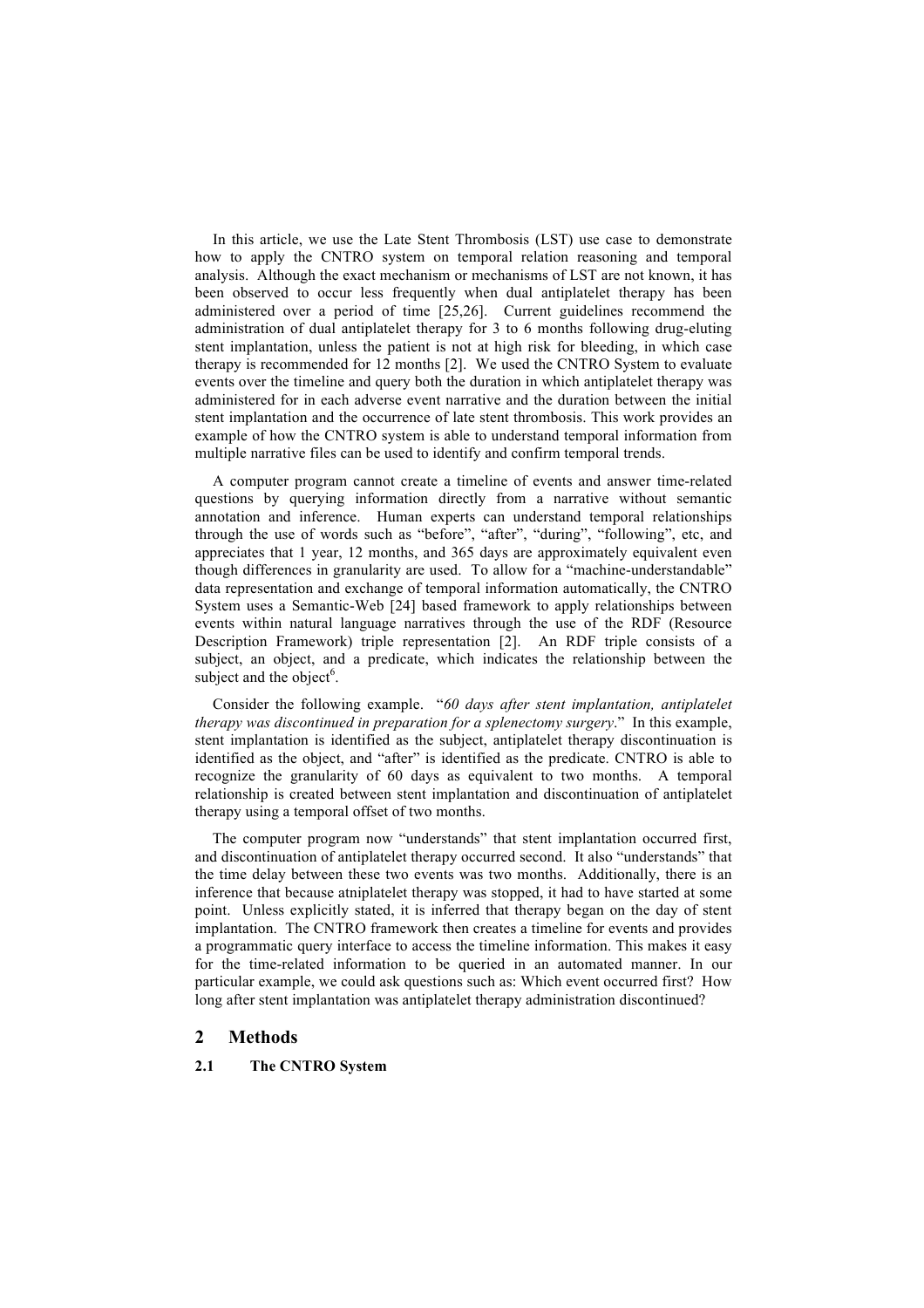CNTRO [2] is an OWL ontology designed to model temporal relations among clinical events. Figure 1 shows the ontology overview. It models clinical events, temporal entities (such as time instants, time intervals, repeated time periods, and durations), time granularity (such as minute, hour, day, month, year), temporal relationships, and time uncertainties in the semantic web notation. In order to facilitate users to annotate events and time-related information using CNTRO semantics, we have also implemented a Protégé plug-in, called Semantator [27]. The annotated information can be stored as an OWL/RDF file or in an RDF triple store. The annotated data can then be run through the CNTRO Timeline Library to infer temporal information that is not explicitly expressed in the original documents [3]. The CNTRO Timeline Library contains a rule-based normalizer which automatically converts different temporal expressions into standard formats. It also leverages the semantic definitions in the ontology (e.g., OWL DL axioms, property transitivity and inversions) to support temporal relation inference. In addition, the Timeline Library contains a set of Java functions for answering a list of time-related questions such as when a particular event happened, chronological sequence of events, durations of events, durations between events, and temporal relations between events.



#### **Figure 1: CNTRO Overview**

#### **2.2 Late Stent Thrombosis Adverse Event Identification**

Medical device adverse event narratives resulting in late stent thrombosis were obtained from the MAUDE database for the years 2004 through 2010. 2004 was selected because this was the first full year following the initial drug-eluting stent (Cypher) launch within the United States [4]. Adverse events were filtered by device manufacturer and brand name as there are a limited number of drug-eluting stent devices commercially available within the United States.

The FDA provides some sortable failure modes within the MAUDE database; however, late stent thrombosis is not included as a failure mode. This is a weakness within the MAUDE database, but not the focus of the paper. To find the adverse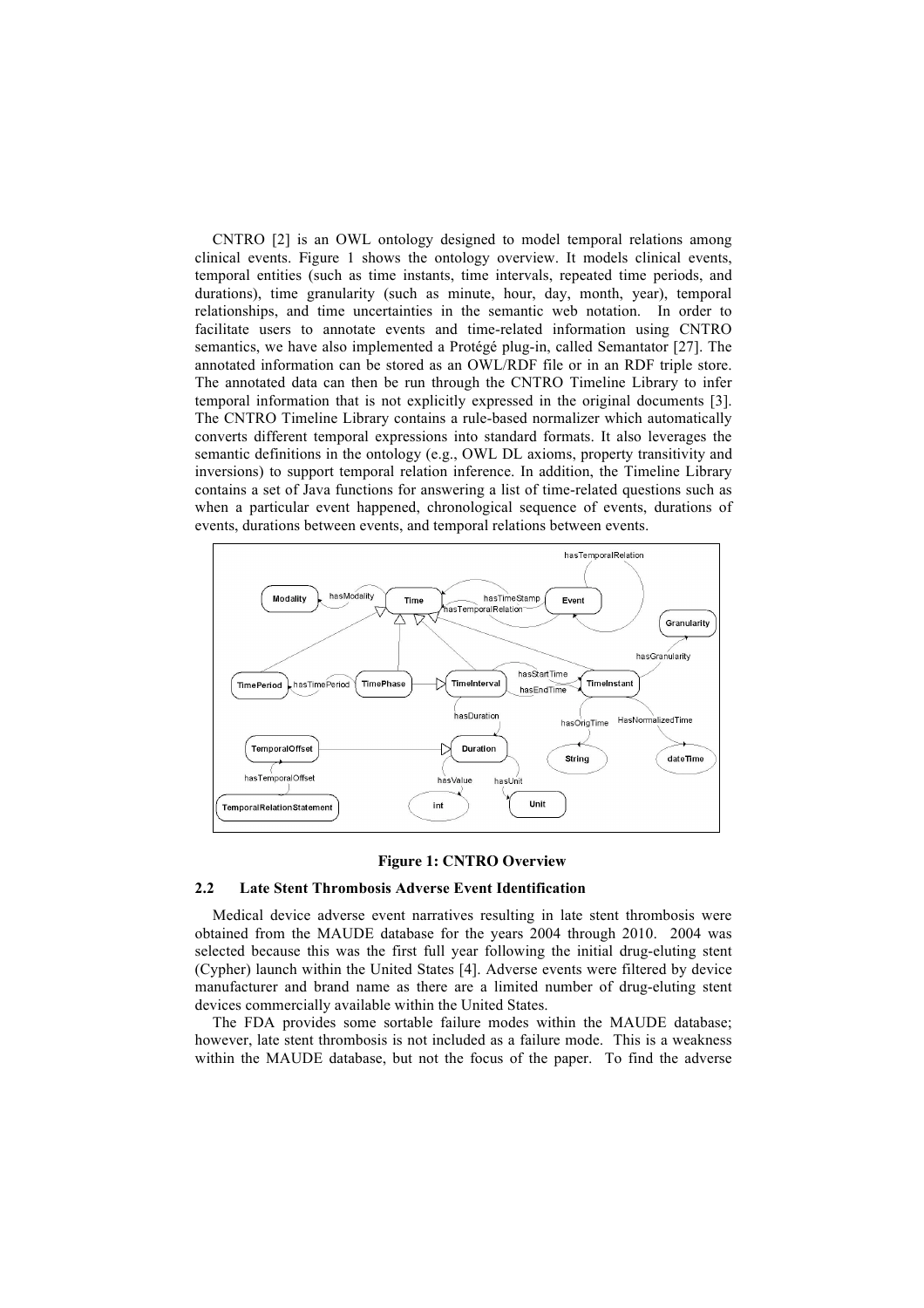events that resulted in late stent thrombosis, a text search for "thrombosis" and "LST" was executed. Approximately 65% of the returned narratives were further filtered out due to thrombosis not being confirmed, thrombosis occurred less than 30 days following stent implantation (indicating thrombosis was acute and not late), and / or the narrative did not specify the duration or define the duration as "late". The resulting narratives documenting occurrence of late stent thrombosis were then annotated.



**Figure 2: Semantic Annotation Using Semantator**

#### **2.3 Adverse Event Narrative Annotation**

We created a domain ontology including common events occurring after stent implantation with specific normalized event types. The specialized cases of temporal events were imported into CNTRO for temporal relationship modeling. The following events were included: initial stent implantation, follow up stent implantation(s), start and stop time points of antiplatelet therapy administration, unrelated surgeries occurring after stent implantation, late stent thrombosis, myocardial infarction, admission to the emergency room, and patient death. The duration between initial stent implantation and occurrence of thrombosis is used as the output of the survival analysis performed within this paper. The start and stop points of antiplatelet therapy are required to determine the duration of therapy, which is used as a factor in the survival analysis. Follow-up stent implantations, unrelated surgeries (a common reason to stop antiplatelet therapy early), myocardial infarction, admission to the emergency room, and patient death were included within the annotations to verify the Event Order and Inferred Relationship functions of the CNTRO Timeline Library. Events such as guide wire insertion, which may have been documented in the adverse event report, are required for all stenting procedures;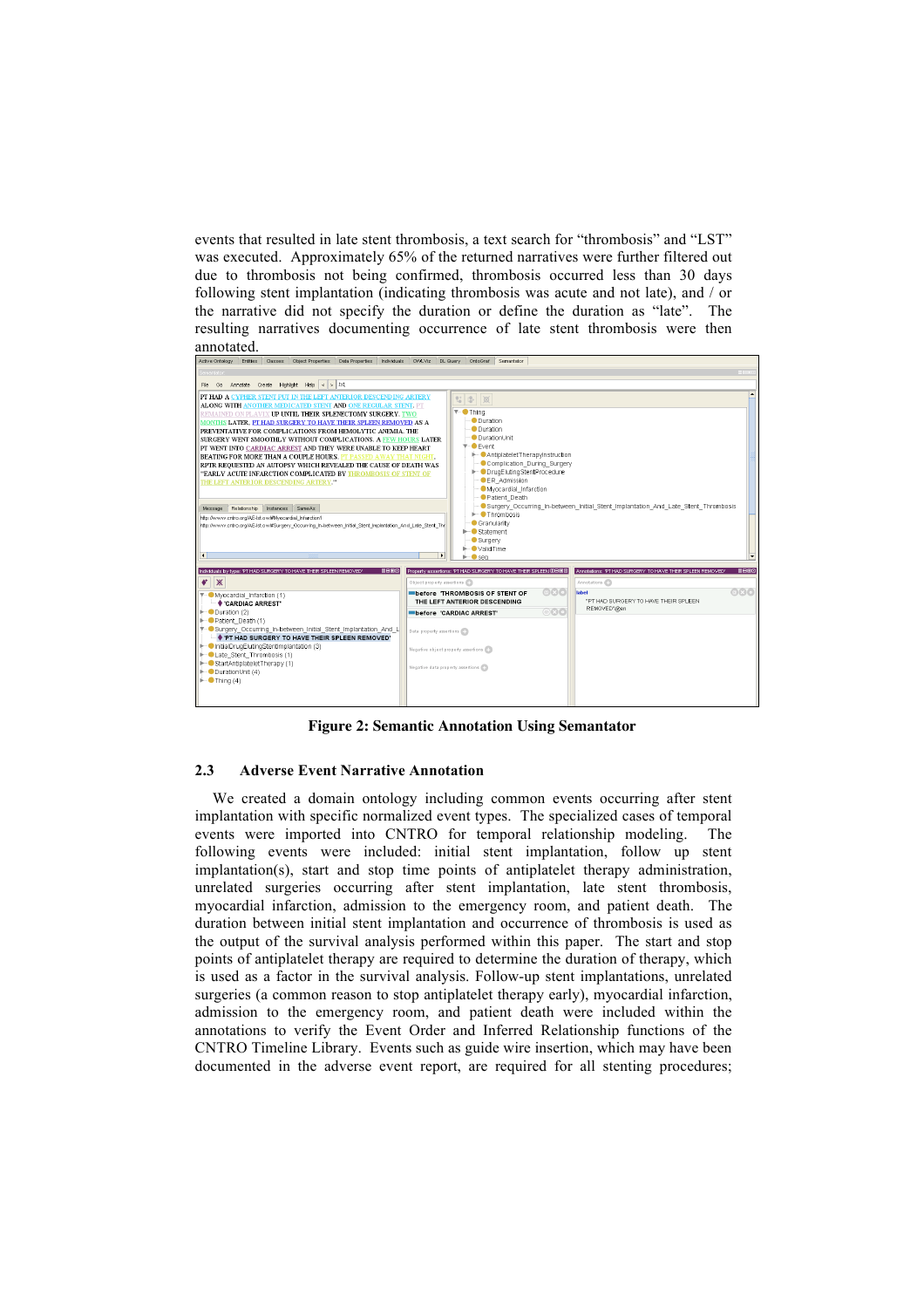therefore annotation of these events would not be beneficial and this was not performed. Life-saving events following the detection of thrombosis were not annotated either, as this use case investigates understanding why late stent thrombosis occurs and not the potential to survive the adverse event.

The LST adverse event files we identified were annotated using Semantator to identify the above events and their temporal features. Each adverse event file resulted in an OWL file which embedded the annotated results. Figure 2 shows a screenshot of the Semantator annotation environment. The top left panel shows the narrative being annotated, the top right panel shows the domain ontology with CNTRO imported, and the bottom three panels show some of the annotation results. As we can see, each event of interest or temporal expression can be annotated as OWL individuals with respect to one or more ontology classes. Individuals of different classes are displayed in different colors. Relations between these individuals can also be created using Semantator.

## **2.4 CNTRO Timeline Evaluation**

For each annotated LST narrative, the CNTRO timeline library creates a matrix that visually shows the temporal relationships between the events, which is a simple way to track, view, document, and evaluate the accuracy of CNTRO system timeline computations. Each annotated event is included within the matrix. The matrix indicates which events occur at the same time, and then orders the remaining events on a timeline as applicable.

The annotations of the Late Stent Thrombosis Adverse Event Narratives were reviewed using these matrices and compared against the manually-annotated gold standard results. The gold standard annotations were evaluated by at least two human experts. The conflicts of the annotation were resolved after discussions among the human experts.

#### **2.5 CNTRO Duration Evaluation**

Durations can be computed for an individual event, between two events, or between an event and a timestamp. CNTRO first determines if 'start' and 'end' time information exists for an event to calculate the duration. If one of these pieces of information is missing, the program then computes it by either using a duration annotation, "*Antiplatelet therapy was administered for two months*" (the antiplatelet therapy event is defined here with a duration of 2 months) or uses a temporal relation to another event with a relative time stamp, "*Antiplatelet therapy was started in May 2006. In July 2006, the patient underwent prostrate surgery. Antiplatelet therapy was stopped the day before surgery."* In this second example the occurrence of antiplatelet therapy starting and stopping each have a time stamp, and CNTRO infers that antiplatelet therapy was administered for 2 months based on the duration between the start and end times. In some cases, the duration of a pair of events cannot be calculated directly (the two events are not directly connected through the RDF graph), but need to go through one or more intermediate events. In this case, the above two functions need to be called iteratively until the duration of the two events are calculated.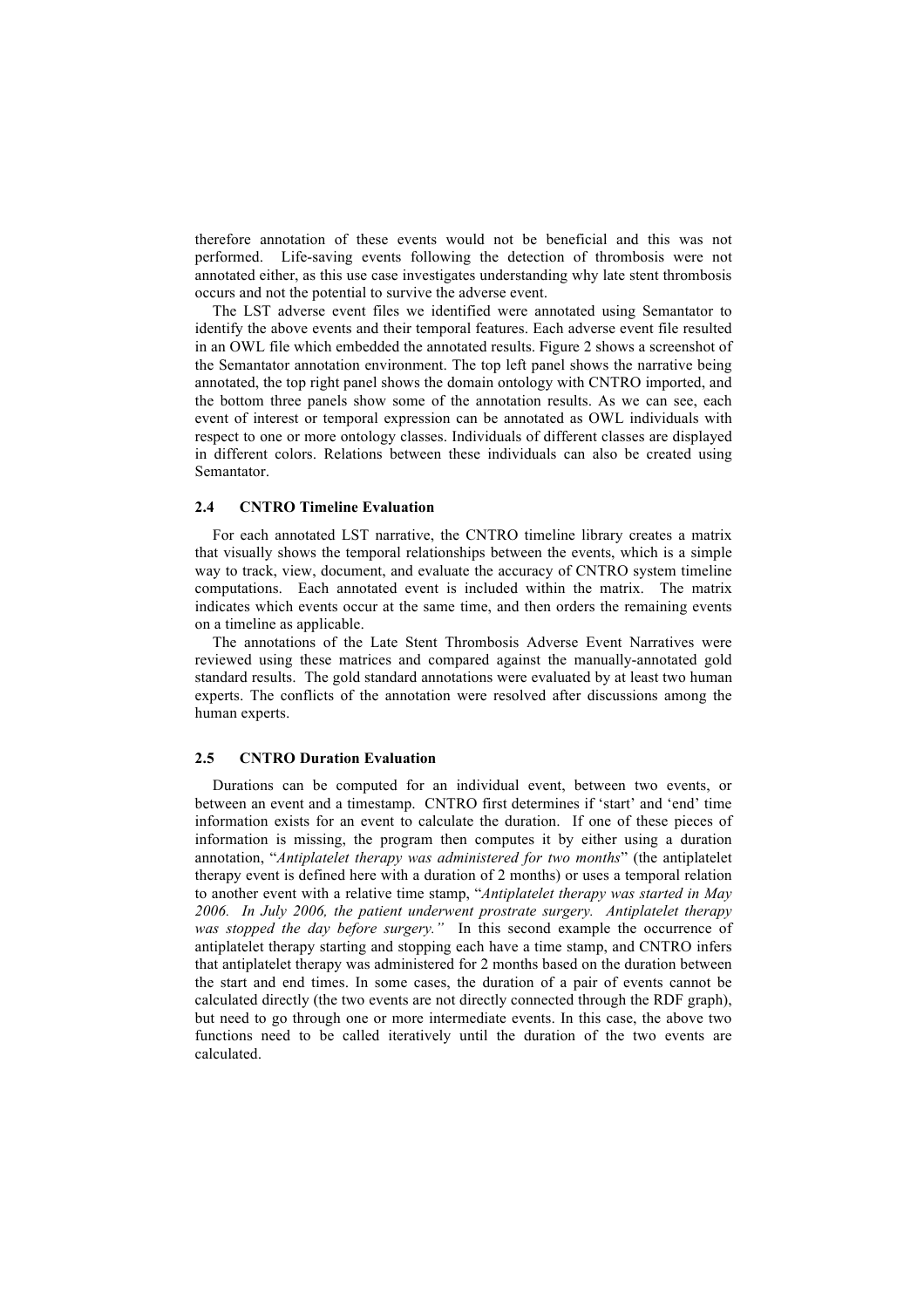The adverse event narratives for late stent thrombosis could describe durations in days, months, and/or years. Month was the most frequent granularity used in the complaint data, followed by years, and then days. To be able to compare data from different narratives, the duration granularity was normalized to 'Month' for this use case as this was the most frequently used granularity, and estimating durations reported in years by number of days would likely increase the noise within the data. To normalize durations reported in days, the duration was divided by 30 and rounded. To normalize durations reported in years, the durations were multiplied by 12. Durations can also be calculated from start and end time stamps of a particular event or time stamps of two events. In some narratives, timestamps were reported with a granularity of 'Year.' (In example – "Stent implantation occurred in 2006 and thrombosis occurred in 2008.") The potential range of duration between these events could be anywhere between 12 months (if the stent implantation occurred in December 2006 and the thrombosis occurred in January 2008) and 24 months (if the stent implantation occurred in January 2006 and the thrombosis occurred in December 2008). The average potential duration was used in this type of narration, (in the above example, 18 months). The durations calculated by CNTRO were compared to manual calculations to determine accuracy.

#### **2.6 Application of CNTRO Temporal Analysis**

To provide an example of how the CNTRO system can potentially be used to evaluate temporal properties within narrative data, survival analysis was performed using the narratives that specified both a duration of antiplatelet therapy and time from stent implantation to late stent thrombosis (or in which a duration could be inferred) to examine therapeutic guidelines for antiplatelet administration duration. Note that as this data come from the FDA MAUDE Database, all records within the example ended up with an event of late stent thrombosis. Data of patients who have not had a late stent thrombosis occurrence are not easily accessible; therefore this example is purely illustrative of the CNTRO system's capability. Similarly, because the data used within this analysis comes from adverse event files indicating thrombosis occurred, no patient data requires censoring.

Late Stent Thrombosis adverse event files were divided into two different groups based on how long antiplatelet therapy was administered in patients following implantation of a drug-eluting stent. Using current antiplatelet therapy recommendations, any adverse event narrative specifying that antiplatelet medication was administered for less than 6 months was segregated into the Shorter Duration of Antiplatelet Therapy group. Any adverse event narrative indicating that antiplatelet medication was administered for 6 or more months was segregated into the Longer Duration of Antiplatelet Therapy group. Adverse event narratives that did not provide information specifying how long antiplatelet therapy was prescribed were excluded from the analysis.

## **3 Result**

#### **3.1 CNTRO Timeline and Duration Evaluation**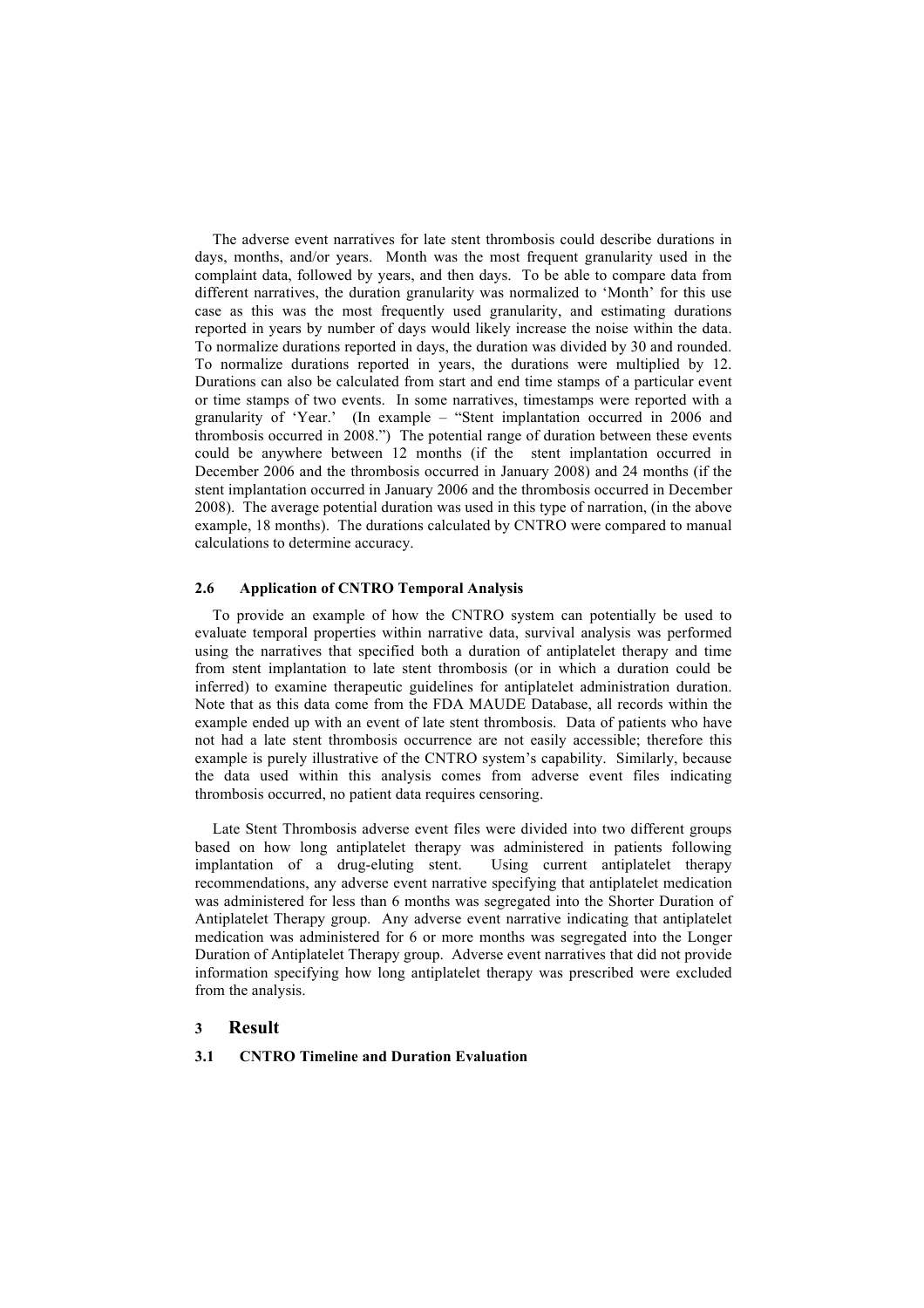There were 238 late stent thrombosis adverse event narratives contained enough event information such that a timeline could be created within CNTRO for system evaluation. For each report, we compared the CNTRO system inferred timeline with the gold standard result. The system was able to provide the correct results for all but 8 files. This resulted in an overall CNTRO timeline accuracy of 95.38%.

There were 41 late stent thrombosis adverse event narratives that included information such that the duration of antiplatelet therapy was known. The CNTRO automatic reasoning system had an 80% accuracy in inferring / calculating this duration of an event. There were 77 late stent thrombosis adverse event narratives included information such that the duration between stent implantation and late stent thrombosis was known. The CNTRO automatic reasoning system had a 76.3 % accuracy in inferring / calculating this duration between events. An analysis of the errors and discussion of possible enhancements to the CNTRO system is included within the Discussion section.

# **3.2 Late Stent Thrombosis Adverse Event Temporal Pattern Analysis**

Within this paper, the CNTRO system was used to confirm what has been previously identified as temporal patterns within the late stent thrombosis adverse event in a semi-automated manner, which is more efficient than through manual observation. The common event pattern within late stent thrombosis adverse events (stent implantation, administration of antiplatelet therapy, discontinuation of antiplatelet therapy, late stent thrombosis) was shown by CNTRO system through timeline identification of events. This result shows that the CNTRO system has the potential to be applied across multiple adverse event failure modes to identify new trends that have previously not been observed.

## **3.3 Late Stent Thrombosis Survival Analysis**

There were 36 late stent thrombosis adverse events that included both the duration between drug-eluting stent implantation and occurrence of late stent thrombosis, and a duration of antiplatelet therapy. These 36 reports were used to execute a survival analysis. Although this represents only a limited subset of late stent thrombosis events, the data can still be used for illustration purposes of CNTRO's temporal analysis capabilities. Late Stent Thrombosis adverse event files were divided into two different groups based on how long antiplatelet therapy was administered in patients with an implanted drug-eluting stent. Per the current guidelines, following drugeluting stent implantation, patients should take antiplatelet therapy for 3 to 6 months, unless the patient is not at high risk for bleeding, in which case therapy is recommended for 12 months [28]. In our case, we considered 2 different groups: shorter Antiplatelet Therapy duration group (antiplatelet medication was administered for less than 6 months) and longer Antiplatelet Therapy duration group (antiplatelet medication was administered for 6 or more months). Adverse event narratives that did not provide information specifying how long antiplatelet therapy was prescribed were excluded from the analysis. 14 adverse events reported that antiplatelet therapy was administered for 6 months or less following initial stent implantation. 22 adverse events reported that antiplatelet therapy was administered greater than 6 months.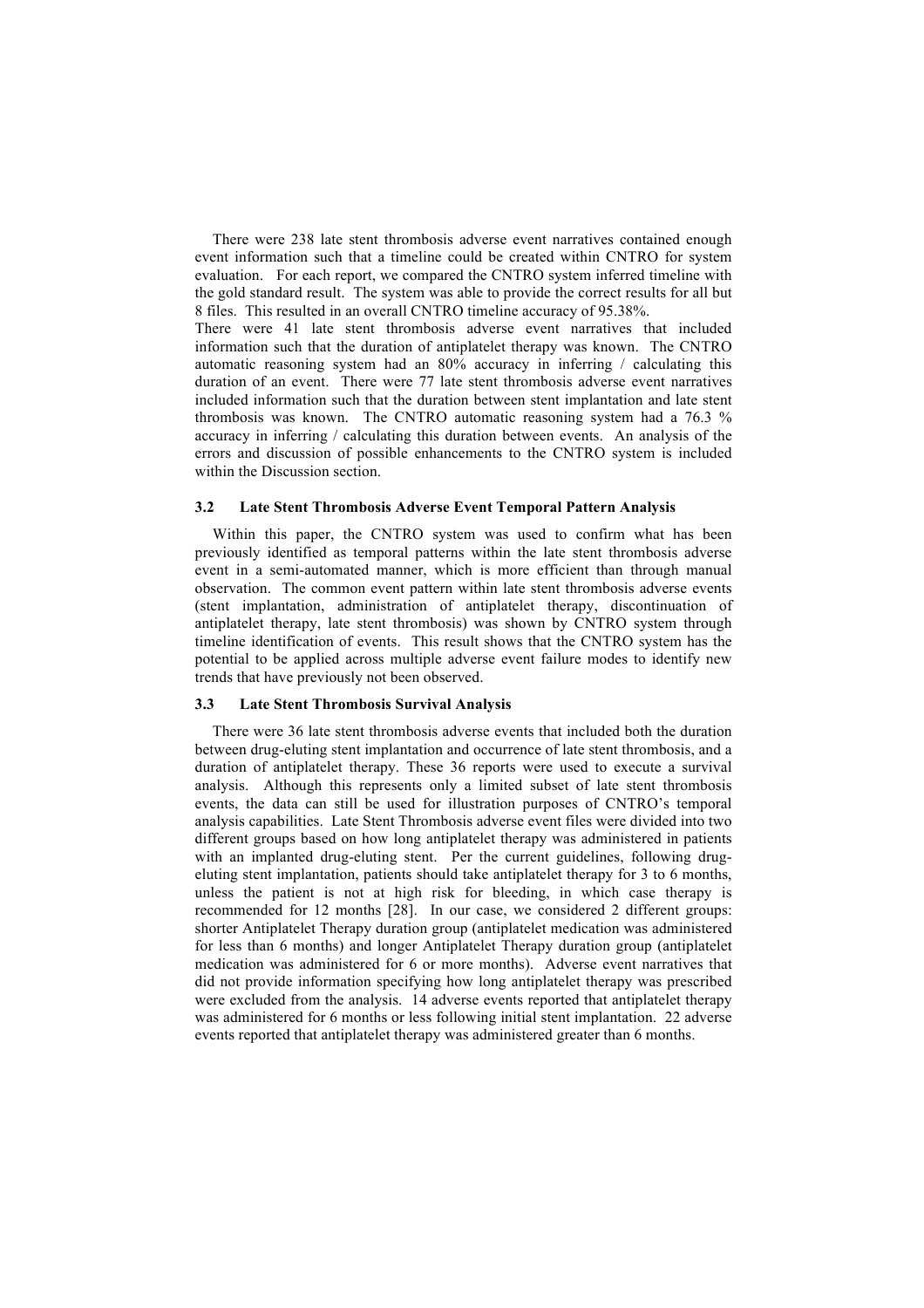Survival analysis with Kaplan-Meier curve and log-rank test was performed in Minitab. The median time to LST is 27.3 months for longer antiplatelet therapy group and 14.6 months for shorter antiplatelet therapy group, respectively. The p-value of log-rank test is 0.029, which indicates a significant association between duration of antiplatelet therapy and time to LST. Figure 3 displays that late stent thrombosis occurs later in patients who continued to take antiplatelet therapy longer than 6 months. Although this is a retrospective observational study of a subset of LST cases only, the finding is consistent and supports guidance for use of longer antiplatelet therapy [2]. This example validates the CNTRO System's ability to confirm known temporal trends.



**Figure 3: Survival analysis of shorter duration of antiplatelet therapy (group 1) and longer duration of antiplatelet therapy (group 2) in late stent thrombosis adverse events**

# **4 Discussion**

The CNTRO system was able to order the event sequences for 95.3% of the narratives. A few cases failed due to different interpretations of time intervals. Computing the order of two events is difficult when using 'start' or 'finish' temporal relations when both the start and end times are missing from the annotation. For example, a narrative might specify that antiplatelet therapy began at the time of stent implantation, and specify that it occurred for a period of 2 months. The temporal relation of the event1 (antiplatelet therapy) and event2 (stent implantation) depends on whether we compare by them the start time or the end time of the events. By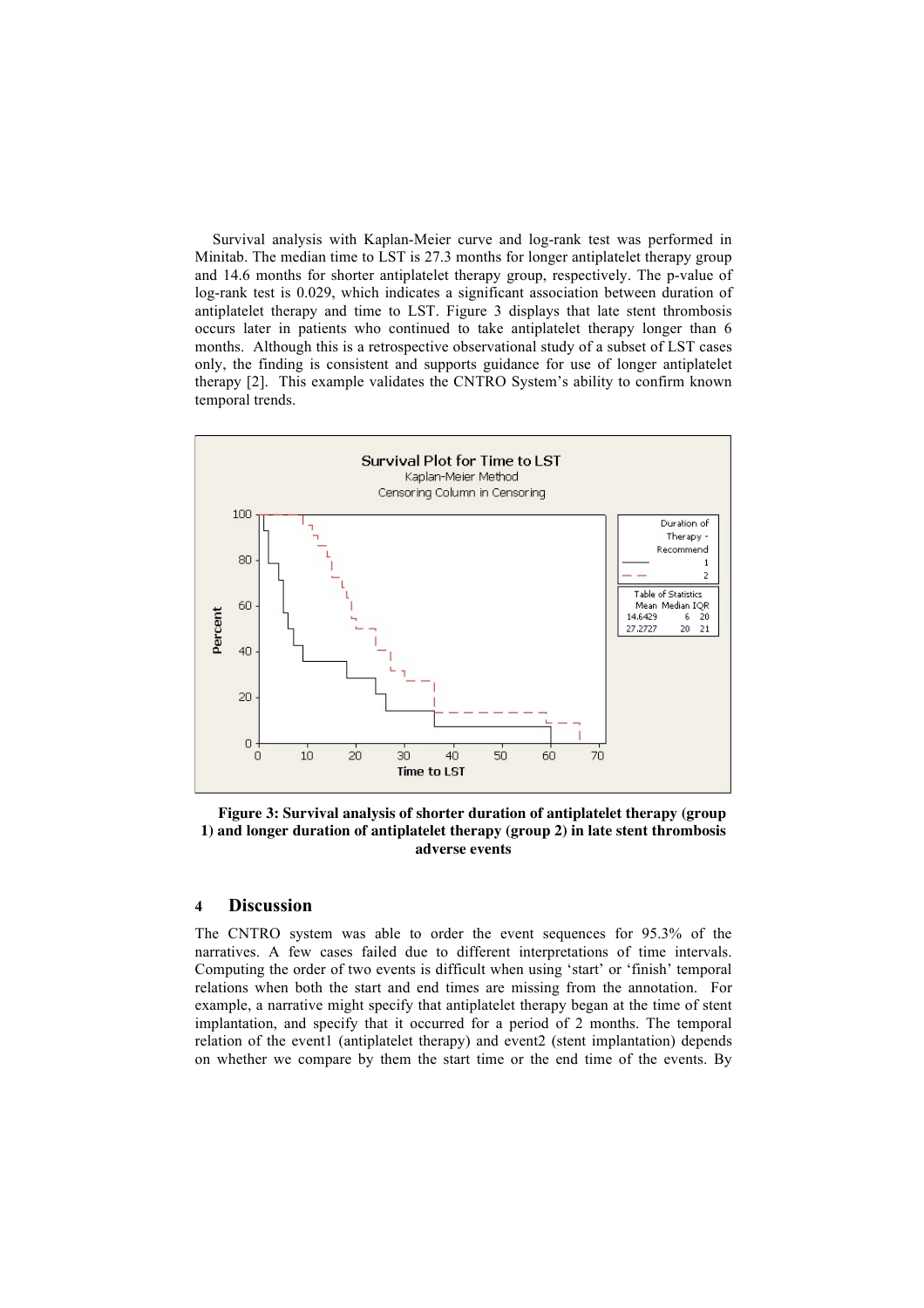considering start time, the two events start at the same time (event1 starts event2). The system cannot infer the relationship by the end time since the duration of "stent implantation" was not specified. Given the assumption that the stent implantation procedure cannot last for 2 months, we can infer that event1 ends after event2. This kind of background knowledge needs to be further specified in the domain ontology so that the CNTRO system can infer the correct order. For example, "patient death" has to be the last event, which occurs in the patient-care timeline. This kind of inherited order needs to be incorporated in the domain ontology so that the sequence of events can be inferred.

For duration inference, there are three major reasons the program failed to return the correct results. (1) Annotation ambiguities: some narratives contain duration information in an ambiguous way such as in range (e.g., 2-3 month), or in different levels of granularity (e.g., "two month and 3 days") that the program cannot automatically process; (2) Long series of events: sometimes the duration calculation involves a long series of events. The program fails when there is more than one intermediate event between the start and the end events and the series of events involve combination of different temporal relations and/or absence of any temporal information of from an intermediate event; (3) Temporal relation granularity: an annotator can specify the level of granularity over a temporal relation. For example, we can specify that the granularity of "event1 before event2" is "day". This means that the temporal relation was compared on the granularity of day, which implies that although event1 was before event2, but they happened on the same day. This assumption was not programmed in the CNTRO system yet. This caused a few errors when calculating the duration. For example, we further know that event3 happened 183 days after event2. Without the assumption that event1 and event2 happened on the same day, the system cannot infer the duration between event1 and event3.

# **5 Conclusion**

Although the CNTRO system can provide relatively good results for our use case, there are still limitations in the system. First, the evaluation results work well with the MAUDE reports because these reports are relatively short and simple compared to other clinical narratives such as clinical notes. More system evaluation of to be done for complex EHR data. Second, since the purpose of this study is to evaluate CNTRO's representation and reasoning capacities, the reports were annotated manually. The current manual annotation method is not practical for long-term use, and an automatic annotation process is currently under implementation. Third, many ambiguities and uncertainties were resolved during the annotation process. We are working on incorporating uncertainty reasoning in the CNTRO system. Nevertheless, this study provides promising results and valuable analysis for us to continue develop the CNTRO system.

**ACKNOWLEDGMENTS** This research is partially supported by the National Science Foundation under Grant #0937060 to the Computing Research Association for the CIFellows Project, and the ONC Strategic Health IT Advanced Research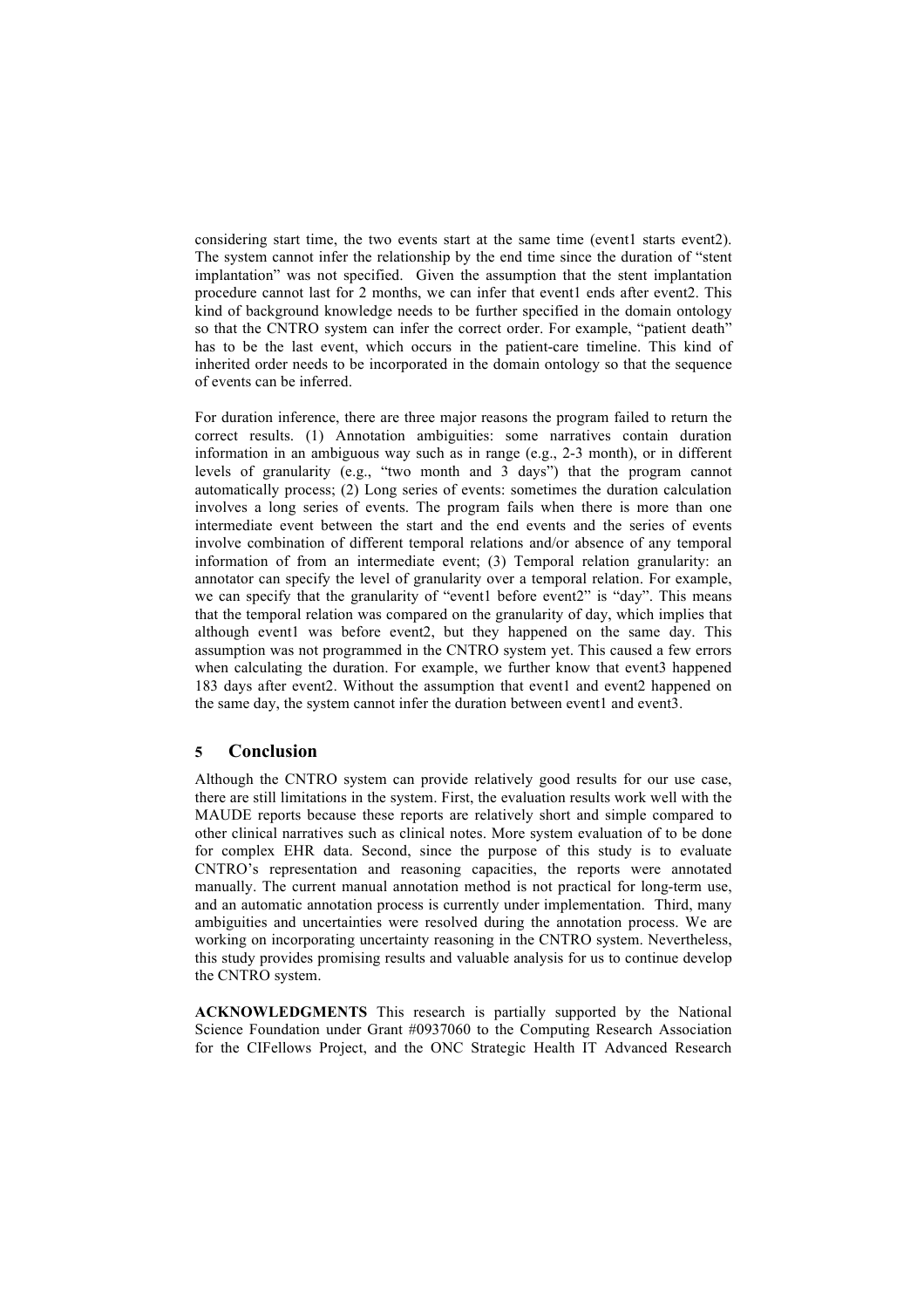(SHARP) award under Grant #90TR0002-01. We thank Ms. Donna Ihrke for her help on annotating the files.

# **References**

- 1. Medical Device Reporting. 21 CFR part 803 (2010).
- 2. Tao C, Wei W, Solbrig H, Savova G, Chute C. CNTRO: a semantic web ontology for temporal relation inferencing in clinical narratives. AMIA Annu Symp Proc 2010;787-791.
- 3. Tao C, Solbrig H, Sharma D, Wei W, Savova G, Chute C. Time-oriented question answering from clinical narratives using semantic-web techniques. ISWC 2010, Part II. LNCS 2010;6497:241-256.
- 4. United States Food and Drug Administration (US FDA). Manufacturer and user facility device experience (MAUDE Database, 2011). Available on the World Wide Web:

http://www.accessdata.fda.gov/scripts/cdrh/cfdocs/cfmaude/search.cfm.

- 5. Feldman M, Petersen A, Karliner L, Tice J. Who is responsible for evaluating the safety and effectiveness of medical devices? The role of independent technology assessment. J Gen Intern Med 2007;23 (Suppl 1):57-63.
- 6. Levinson D, Inspector General, Department of Health and Human Services. Adverse event reporting for medical devices. October 2009. http://oighhs.gov/oei/reports/oei-01-08-00110.pdf.
- 7. Maisel W. Medical device regulation: an introduction for the practicing physician. Ann Intern Med 2004;140:296-302.
- 8. CNTRO Timeline Library http://informatics.mayo.edu/CNTRO/index.php/TimeLine\_API\_Library
- 9. Woongsuphasawat K, Gomez JAG, Plaisant C, Wang TD, Schneiderman B, Taieb-Maiman M. LifeFlow: Visualizing an overview of event sequences. CHI Annu Symp. 2011: 1747-1756.
- 10. Tao C, Wongsuphasawat K, Clark K, Plaisant C, Shneiderman B, Chute CG. Towards event sequence representation, reasoning and visualization for EHR data. In Proc. ACM SIGHIT International Health Informatics Symposium (IHI) 2012.
- 11. Clark K, Sharma D, Chute C, Tao C. Application of a temporal reasoning framework tool in analysis of medical device adverse events, AMIA Annu Symp Proc. 2011: 1366-1371.
- 12. Furia, CA, et al., *Modeling Time in Computing: A Taxonomy and a Comparative Survey.* Acm Computing Surveys, 2010. 42(2).
- 13. Li, M. and J. Patrick, *Extracting temporal information from electronic patient records.* AMIA Annu Symp Proc, 2012. 2012:542-51.
- 14. Sun W, Rumshisky A, Uzuner O AbstractTemporal reasoning over clinical text: the state of the art. J Am Med Inform Assoc. 2013 May 15
- 15. Zhou, L., et al., *A temporal constraint structure for extracting temporal information from clinical narrative.* Journal of Biomedical Informatics, 2006. 39(4):424-439.
- 16. Luo, Z., el at., *Extracting temporal constraints from clinical research eligibility criteria using conditional random fields.* AMIA Annu Symp Proc, 2011:843-52.